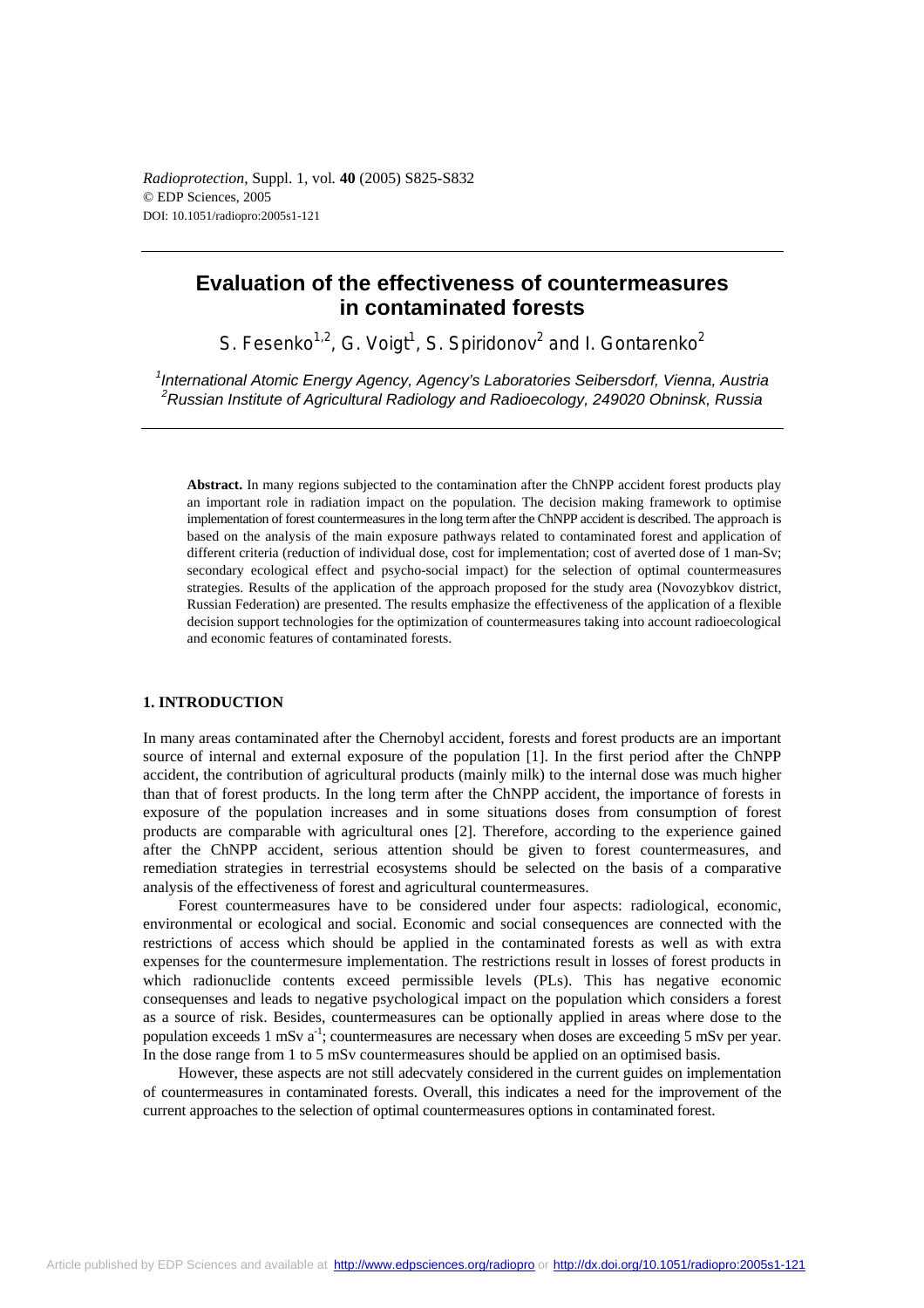### S826 RADIOPROTECTION

## **2. GENERAL APPROACH**

The justification of countermeasure strategies implementation in contaminated forests can be considered in several steps (Figure 1). The first step is the evaluation of the necessity of countermeasures application. Its objective is to identify forest areas where forest products exceed PLs and settlements where annual effective doses are above the radiation safety standard of 1 mSv per year.



Figure 1. Framework of decision making on forest countermeasures application

In the case if at least one of these criteria is observed, the duration of the period when there is a need for countermeasures application should be evaluated and conclusion about the necessity in forest countermeasures should be documented. The objective of the second step is to justify the most important ways for the countermeasures implementation. The analysis of the importance of the exposure pathways is a necessary step before applying countermeasures, because their effectiveness in terms of dose reduction is the greater, the higher is the significance of exposure pathway for which countermeasures are applied. Besides, it is not possible to propose the same countermeasures for areas with different contamination levels or forest properties and classification of forests is needed to provide realistic countermeasures options. Density of contamination of forests, type of forest and type of forest soil should be considered among these factors and selection of optimal countermeasures strategies should be done for forest areas with more or less uniform properties governing concentrations of radionuclides in forest products or doses resulting from contaminated forest.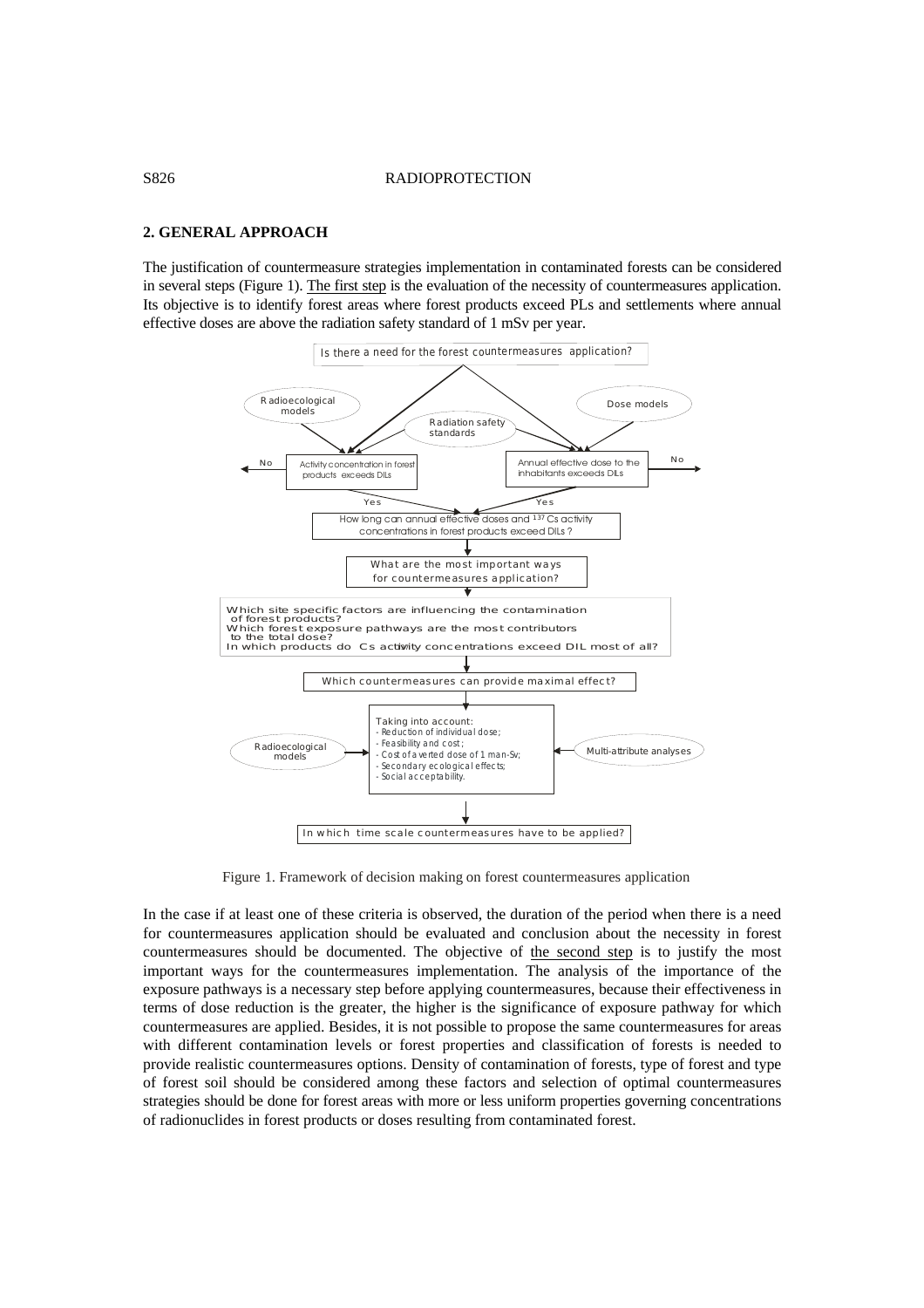### ECORAD 2004 S827

The main objective of the third step is the identification of countermeasures strategies, which can provide maximal effect. This step includes a comparative analysis of the effectiveness of possible countermeasures and evaluation of secondary ecological (indirect) effects, which are specific for each forest area. The peculiarity of forests as a subject for countermeasures application is the complexity of criteria used for the evaluation of their effectiveness and reduction of individual dose; cost of countermeasures implementation; cost of averted dose of 1 man-Sv and social acceptability should be listed. Because of diversity of these criteria, modern decision support technologies based on multi-attribute analysis have to be applied to identify optimal countermeasure options.

The final step is justification of the time scale in which forest countermeasures should be applied taking into account results of cost-benefit analyses.

# **3. EVALUATION OF THE EFFECTIVENESS OF FOREST COUNTERMEASURES**

The Novozybkov district located 180 km northeast of the Chernobyl NPP was selected as a case study area for the application of the approach described above. The average deposition density of  $137$ Cs on the territory of this district was about 750 kBq  $m<sup>2</sup>$  while contamination of forest soils varied in a range from 150 to 2500 kBq m-2. The data obtained for the study area were united within zones with different levels of contamination (above 1480 kBq m<sup>-2</sup> - zone A, between 555 and 1480 kBq m<sup>-2</sup> - zone B and between 185 and 555 kBq m<sup>-2</sup> - zone C) and, consequently, with different scales of countermeasures application. The more detailed description of this area is given elsewhere (Fesenko et al., 2000).

Official information regarding internal and external doses to inhabitants of the settlements located on the contaminated territory is available for several years after the accident and was published in recent years. Mean data of annual effective doses in the settlements of different zones calculated on the basis of information available from dose catalogues as well as on results of the FORESTLAND model [3] predictions are shown in Fig. 2. The time-dependent experimental data on concentrations of  $^{137}$ Cs in berries and mushrooms are available for the study area for 1987 – 1996 [2]. The predictions made with the aid of FORESTLAND model indicate that  $137$ Cs activity concentrations in mushrooms and berries can exceed PLs  $(500 Bq kg<sup>-1</sup>$  and  $160 Bq kg<sup>-1</sup>)$  for extremely long time: up to 2077 and 2087, 2055 and 2073, 2038 and 2037 in zones A, B and C, respectively.

These results indicate that the application of countermeasures is of importance up to 2025, 2015 and 2005 in zones A, B and C, however, countermeasures on restriction or optimisation of mushrooms and berries consumption can be considered even outside these time periods.



**Figure 2.** Variation with time of average effective doses to the population of the study area. Bars reflect dose variability across zones A, B and C dependent on exposure of the population in individual settlements. Dose range where countermeasures should be applied on an optimised basis is shown by shadow.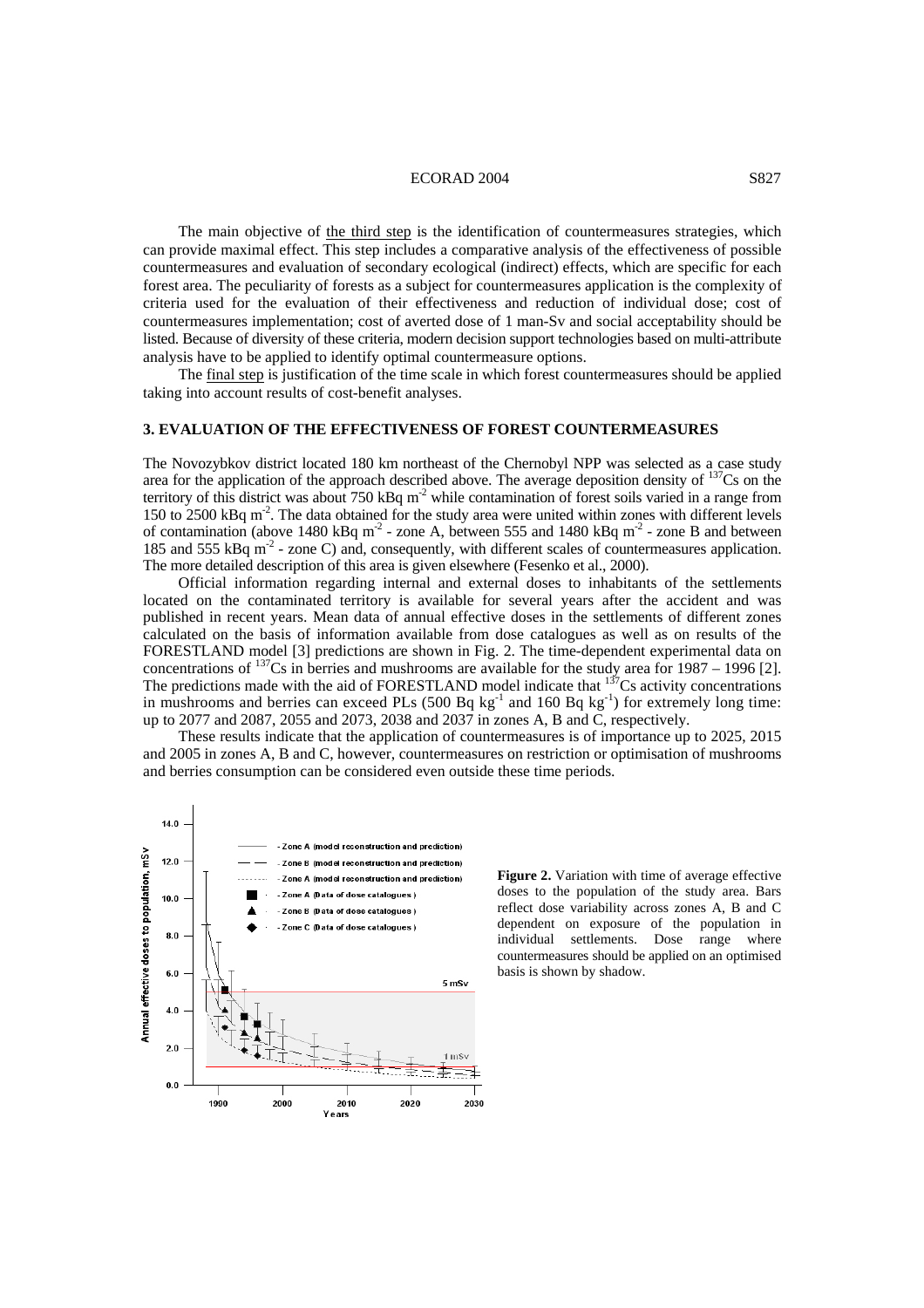## S828 RADIOPROTECTION

Evaluated on the basis of the results given in [2] contributions of different pathways to the exposure of critical population group members and for the rest population are given in Table 1.

|                                                    | Zone A               |                   | Zone C               |                   |
|----------------------------------------------------|----------------------|-------------------|----------------------|-------------------|
|                                                    | Normal<br>population | Critical<br>group | Normal<br>population | Critical<br>group |
| External dose within the forest                    | 3                    | $1 - 18$          | $\overline{4}$       | $2 - 17$          |
| External dose within the settlement                | 41                   | $11 - 17$         | 44                   | $17 - 24$         |
| Internal dose from milk and meat consumption       | 33                   | 58–66             | 35                   | $54 - 60$         |
| Internal dose from mushrooms consumption           | 19                   | $11 - 14$         | 13                   | $1 - 12$          |
| Internal dose from berries consumption             | 2                    | $1-2$             |                      | $1 - 2$           |
| Internal dose from the other products consumption  | 2                    | $1-2$             | 4                    | $1 - 2$           |
| Contribution of the internal dose to the total one | 56                   | 71-83             | 52                   | 66-75             |
| Contribution of forest pathways to the total dose  | 24                   | 83-88             | 18                   | 75-83             |

**Table 1.** Contributions of exposure pathways in zones with different contamination levels, %.

In terms of individual exposure pathways, the highest contribution to the total dose to the population is the external dose within (or near) settlements, followed by internal doses with milk and meat products, mushrooms, and finally berries and external dose associated with the forest contamination.

For critical population group members the forest pathways play a dominant role (exceeding 70% of the total dose) and it might be expected that application of forest countermeasures is the most effective way in decreasing the contamination impact. The most important pathway is related to the consumption of "forest milk". However, even when using alternative feedstuff this pathway would be excluded, the contribution of other forest pathways (such as mushrooms consumption and external irradiation of foresters within contaminated forest) is rather important vary in a range from 23 (only mushrooms and berries) to 57% (all forest exposure pathways).

Based on these results, the potential effectiveness of forest countermeasures in terms of dose to critical population group reduction can be ranked as follows: "forest milk consumption">"mushrooms" consumption">"external dose in the forest (to foresters)">"berries consumption">"visiting forest for recreation and mushrooms (berries) gathering".

The effectiveness of forest countermeasures in terms of percentage of the total dose reduction estimated based on data of Table 1 as well as related cost per hectare of forested area, their acceptability and cost of one man-Sv averted are given in Table 2. Collective doses, which can be averted due to forest countermeasures application were calculated based on the approach presented elsewhere (Fesenko et al., 2000) and the cost of the countermeasures was taken from studies carried out in this region and includes the necessary resources, manpower, equipment, consumable [4].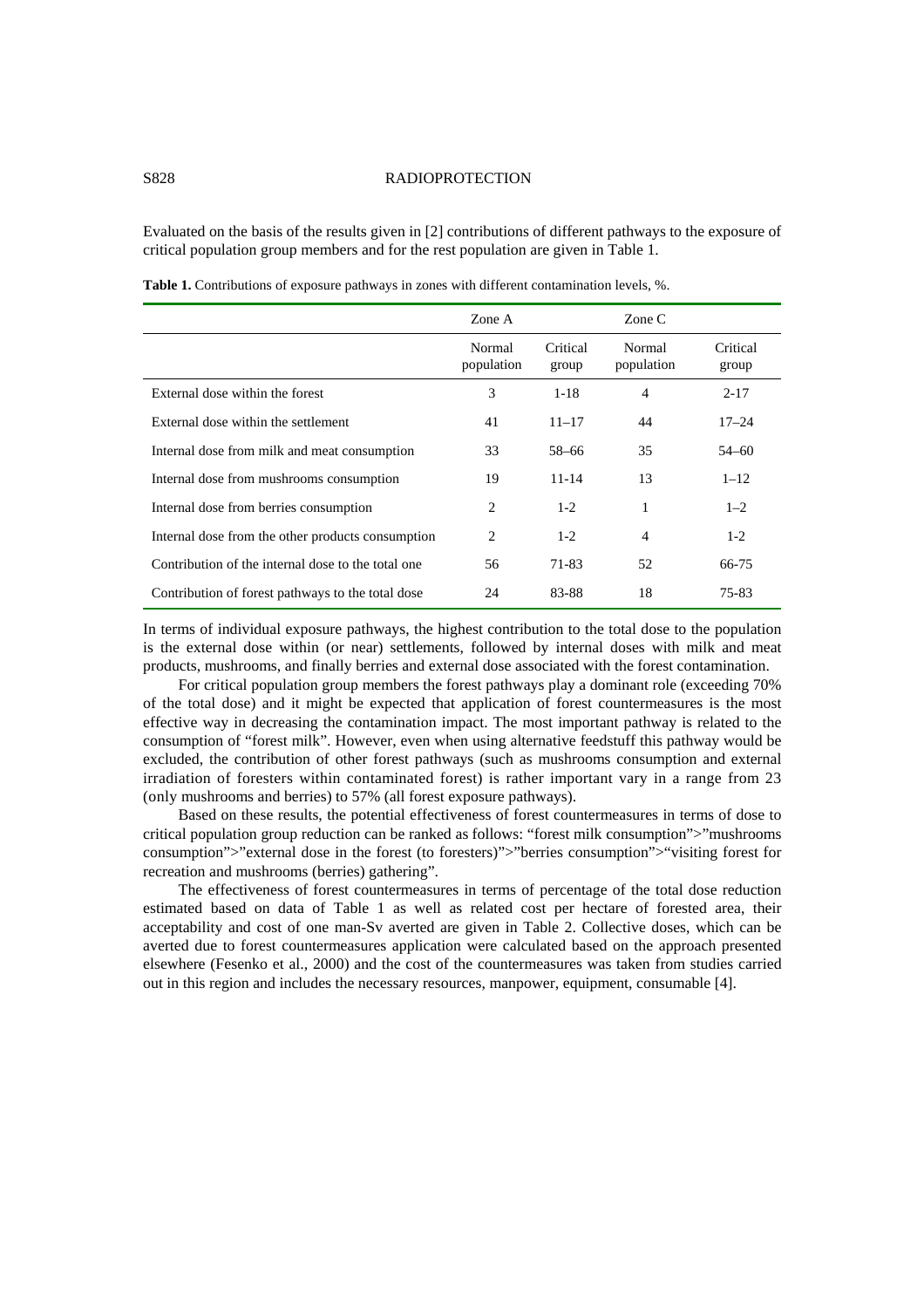### ECORAD 2004 S829

| Countermeasures                                                                   | Decrease of                     | effect.<br>dose, %     | Cost US \$ | Accept-   | Cost of             |  |  |  |
|-----------------------------------------------------------------------------------|---------------------------------|------------------------|------------|-----------|---------------------|--|--|--|
|                                                                                   | Critical<br>population<br>group | The rest<br>population | per ha     | Ability   | 1 man-Sv<br>averted |  |  |  |
| Restrictive countermeasures                                                       |                                 |                        |            |           |                     |  |  |  |
| A. Abandonment                                                                    | 83-88                           | 18-24                  | 105-107    | Very low  | 297-866             |  |  |  |
| B. No foresters access                                                            | 79-84                           |                        | 109-111    | Low       | 231-770             |  |  |  |
| C. No public access                                                               |                                 | 18-24                  | 103-104    | Low       | 295-861             |  |  |  |
| D. Restriction on grazing of domestic<br>animals or using forest grass for fodder | 54-58                           |                        | 4.3        | Moderate  | 16.5-53.7           |  |  |  |
| E. Restriction on mushroom collection                                             | $9 - 11$                        | $13-19$                | $24 - 26$  | Low       | 14.2-53.4           |  |  |  |
| F. Restriction on berries collection                                              | $0.9 - 1.8$                     | $1 - 2$                | $14 - 15$  | Low       | 87.8-305            |  |  |  |
| Optimisation in forest management                                                 |                                 |                        |            |           |                     |  |  |  |
| G. Limitation of tree harvesting to the<br>areas with low doses                   | $2 - 5$                         |                        | 0.48       | Very high | 246-785             |  |  |  |
| H. Limitation on mushrooms collections<br>to the species with low accumulation    | $3-4$                           | $3 - 4$                | 0.64       | Moderate  | $5.8 - 21.6$        |  |  |  |
| I. Mushrooms processing before<br>consumption                                     | $3-4$                           | $3 - 4$                | 0.46       | Moderate  | $6.6 - 24.6$        |  |  |  |
| Application of Cs binders                                                         |                                 |                        |            |           |                     |  |  |  |
| J. Decrease of contamination of "forest"<br>milk"                                 | 30-49                           |                        | 0.14       | High      | $1.5 - 5.2$         |  |  |  |
| Soil based countermeasures (only for berries)                                     |                                 |                        |            |           |                     |  |  |  |
| K. Liming                                                                         | $0.5 - 1.0$                     | $0.6 - 1.2$            | 12.7       | Low       | >1000               |  |  |  |
| L. Application of potassium                                                       | $0.4 - 0.9$                     | $0.5 - 1.0$            | 130        | Low       | >1000               |  |  |  |

**Table 2.** Effectiveness of forest countermeasures in terms of annual effective dose reduction, cost, acceptability and cost of one man-Sv being averted after countermeasures application for 2003, thousand USD.

It can be seen (Table 2) that the most effective way to reduce the impact of contaminated forests on the population is the application of options for reducing exposure from mushrooms consumption. As for the critical population group, this pathway is also important, however, as outlined earlier, a more effective option is to decrease the "forest milk" exposure pathway. The lowest effectiveness in terms of dose reduction as well as the highest cost and low acceptability are typical for soil-based countermeasures, which excludes these options from the further analysis.

A decision analytic tool based on a *PRIME* (*P*reference *R*atios *I*n *M*ulti *A*ttribute *E*valuations) technique was applied to justify optimal countermeasure strategies, [5]. In the frame of this technique the following steps allowing the identification of a reasonable decision are considered:

- − Identification of the alternatives and their attributes;
- − Preference assessment;
- − Determination of the best alternative.

The objectives of the first step are identification and description of possible alternatives. Within this step, each countermeasure listed in Table 2 (or their combinations) have been considered as an alternative, and the above mentioned criteria were taken as their attributes which were defined for each alternative from Table 2. Levels of acceptability were transformed into numeric scale: "Very low" -5, "Low" - 25, "Moderate" - 50, "High" - 75 and "Very high" - 90.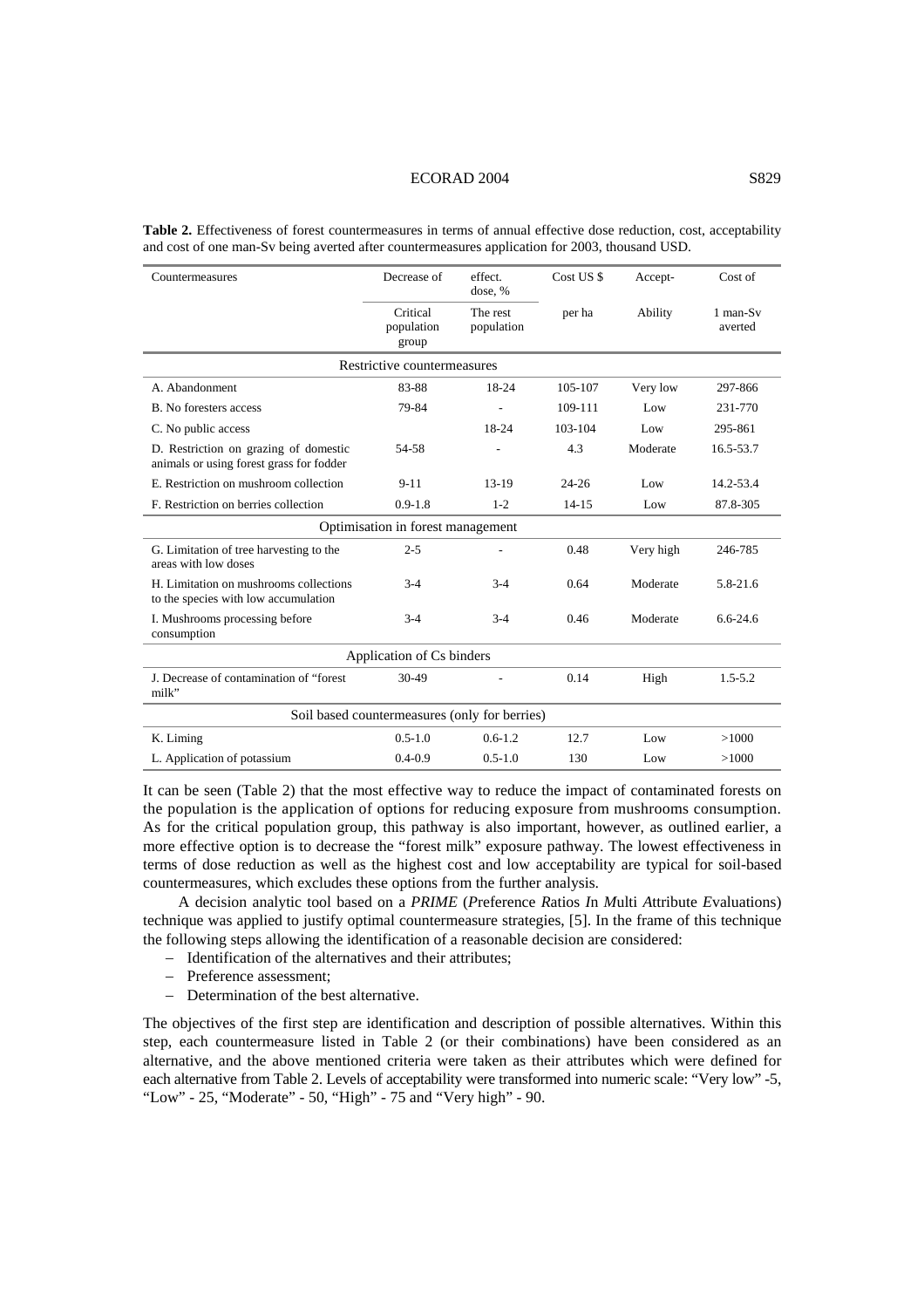## S830 RADIOPROTECTION

The objective of the preference assessment is to identify priorities in the selection of optimal forest countermeasures strategies. The first phase in preference assessment is to assess the weights of the attributes. The weight ranging from 0 to 100 is a subjective ranking based on expert judgement taking into account general preferences related to forest countermeasures application.

Two main possible strategies of forest countermeasure application in the long term after the ChNPP accident can be considered: the first one (dose reduction strategy) is based on the preference of maximal reduction of effective dose and the second one (acceptability strategy) is aimed on maximal acceptability of countermeasures. Taking into account these preferences, attributes were weighted in two following ways: reduction of effective dose (100-100)>acceptability (70-90)> cost of 1 man-Sv averted (60-80) and cost for countermeasure application (40-50); reduction of the effective dose (70-90)> acceptability (100-100)>cost of 1 man-Sv averted (60-80) and finally cost for countermeasure application (40-50).

The third step directly concentrates on the selection of optimal alternatives and includes analysis of "value intervals" and decision rules, which allow the selection of the optimal alternative (countermeasures). The notion of the value interval of an alternative refers to the alternative's value interval of the main goal, since it contains the total value of an alternative (Fig. 2).



**Figure 3.** Value intervals of alternatives in forest countermeasures applications (critical population group).

It can be seen on the basis of these results that the restriction on using forest grass for fodder (alternative D) or using Prussian blue to decrease "forest milk" contamination (J) in combination with limitation of tree harvesting to the area with low doses (alternatives D&G and J&G) are likely dominating in the selection of optimal countermeasures options for critical population groups but this information doesn't allow making the final decision. As for the rest population, the results have shown that a combination of forest countermeasures such as "Limitation on mushrooms and berries collections to the species with low accumulation in the combination" and "Mushrooms processing before consumption" (alternative "H&I") has likely a good chance to be selected as the best option.

Decision rules are assisting the decision maker in the determination of the best alternative. *PRIME* Decisions [5] provides four decision rules that apply to different situations. The available rules are maxi-max, maxi-min, central values, and mini-max regret [6].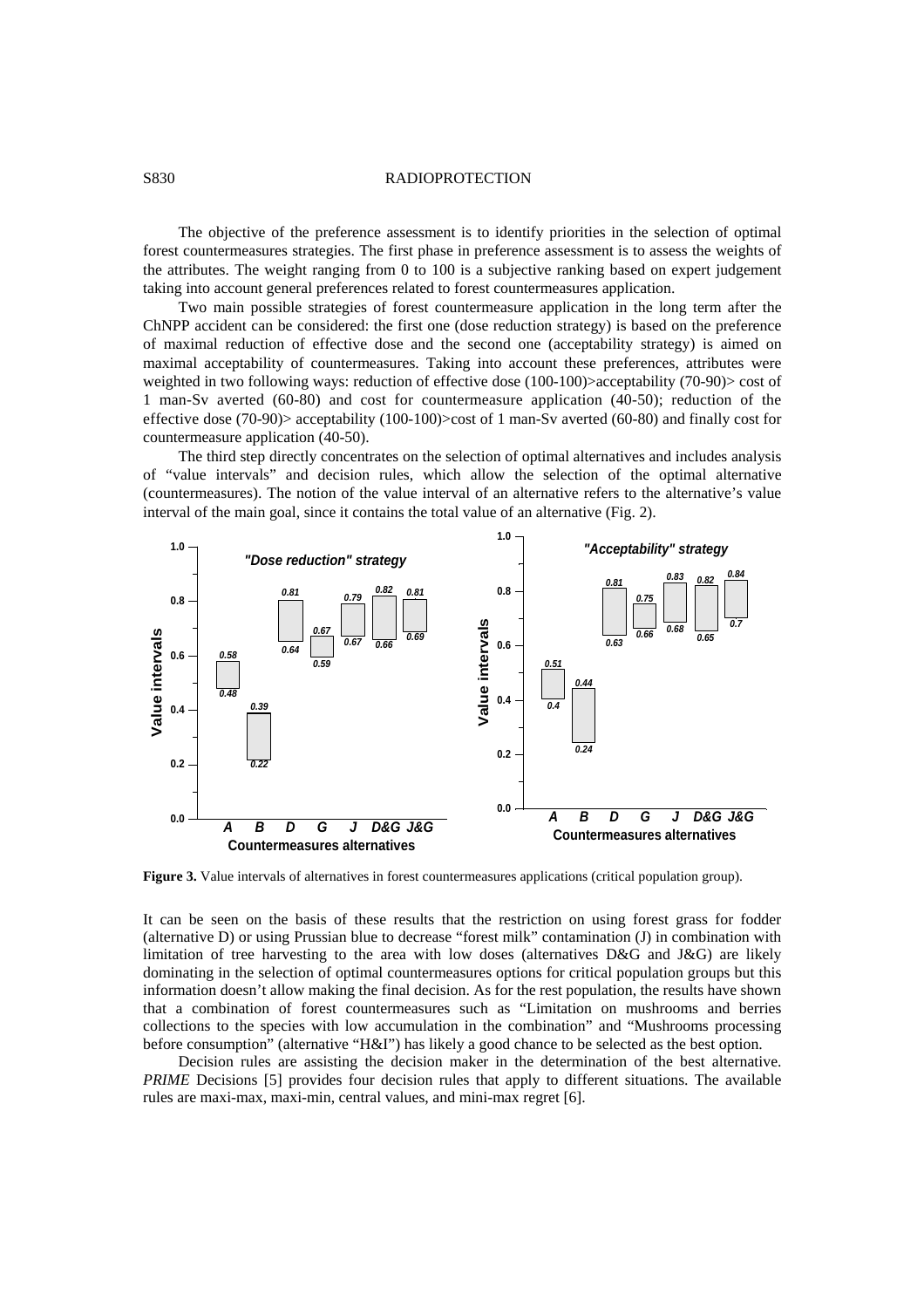### ECORAD 2004 S831

Mini-max regret takes a different approach and calculates the possible loss of value for each alternative by using dominance data. Thus, this technique selects the alternative with the minimal possible loss of value. The results of such calculations have shown that for both "Dose reduction" and "Acceptability" strategies alternative J&G for the critical population group and H&I for the rest population are marked as the most appropriate practically and possible loss of value calculated on the basis of mini-max regret technique is shown in Fig. 3 to confirm this conclusion.

The final step in the methodology suggested for the evaluation of the effectiveness of forest countermeasures is the estimation of time periods when they should be applied. The ICRP Publication No. 37 (ICRP, 1983) considers measures justified when the cost of reducing the collective dose by 1 man-Sv is within the range of 10-20 thousand US \$. Results of such calculations for the countermeasures identified as an appropriate are given in Fig. 4.



**Figure 4.** Loss of value for alternatives in application of forest countermeasures (critical population group).

**Figure 5.** Variation with time of the cost of 1 man-Sv being averted (critical population group).

The information presented in Fig. 4 indicates that combined application of Prussian Blue to decrease exposure of the critical population group members and limitation of tree harvesting to the area with low doses is also in agreement with cost of 1 man-Sv requirements and hence completely justified. However, in this case the cost of 1 man-Sv being averted will exceed 20 thousand USD only in 2015, 2034 and 2053 in zones A, B and C, respectively and application of the countermeasures suggested might be continued outside the periods when average annual effective dose is less than  $1 \text{ mSv a}^{-1}$ .

The results obtained allow the conclusions that application of forest countermeasures in the most contaminated areas of Russia will be necessary for at least several more decades and an application of the decision-making framework based on combined consideration of radioecological, social and economic features of forests countermeasures is useful for the selection of optimal long-term actions. It has been also found that restrictive options as well as soil based forest countermeasures are not applicable in the long term after the Chernobyl accident and more attention in the long term after the Chernobyl accident should be given to the optimisation in forest and forest products usage.